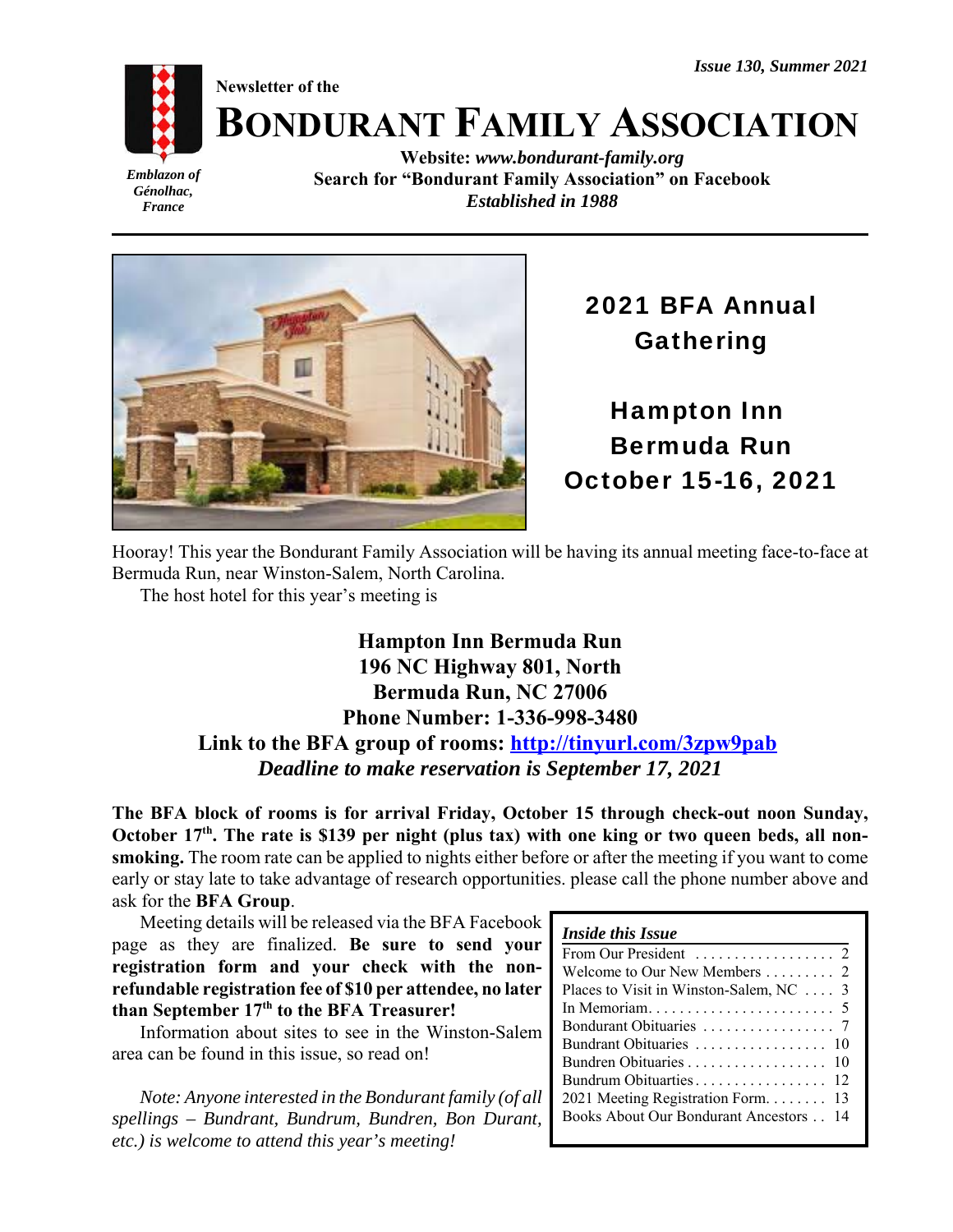#### From Our President

Dear Cousins and Friends,

The BFA board and reunion committee are proud to announce the 2021 Bondurant Family Reunion will take place, October 15 and 16 which is the third weekend of October. We will meet in the Hampton Inn at Bermuda Run, North Carolina. This town is just south-west of Winston-Salem, NC. Winston-Salem is the nearest airport with good commercial service.

On Friday evening, we will hold our customary "Meet and Greet" in the hotel meeting room. We want encourage you to bring photos and memorabilia to share. This is also a great place for stories!

First thing Saturday morning, we will view several presentations about the Bondurant family, followed by a lunch to be served in the meeting room. Shortly after lunch there will be a brief business meeting open to all paid BFA members.

Saturday afternoon, we will visit a local site of interest as a group, via car pool (optional).

Saturday evening, we will have a more formal dinner at a nice restaurant – be sure to indicate how many will be attending this dinner so that we can give them a head-count by Friday, September 17<sup>th</sup>.

**Register for this year's meeting by filling out the enclosed registration form.** The form will also be available on the BFA membership webpage at www.bondurant-family.org/, and on the BFA Facebook page https://www.facebook.com/groups/142740453048 – click on the Announcements tab.

Mail the completed form with your check or money order payable to "BFA" for the non-refundable registration fee of \$10 per attendee, to BFA Treasurer, Su McDonell, at 2795 Chuckanut Street, Eugene OR 97408-4752. **DEADLINE TO REGISTER is Friday, September 17th.**

Bruce Ramsdell, President siouxlake@aol.com 404-272-0071



#### Welcome to Our New Members

We welcome these new members who have joined our group since the last newsletter. We look forward to getting to know our "new" cousins!

Sandra Ball, Casper, WY John Bondurant (brother of Ed Tucker Bondurant), Portland, OR Susan Jane Bondurant, Puyallup, WA Ben Autrey Boswell, Jr., Austin, TX Anna Goetz, Greensburg, LA Leslie Stewart, Concord, CA

Thank you also to those who have given a BFA membership to family members. It helps us to grow the organization and expand our research horizons into new areas! If you have not paid your 2021 dues yet, see the membership form on the BFA membership page at www.bondurant-family.org. They are still just \$20 per calendar year.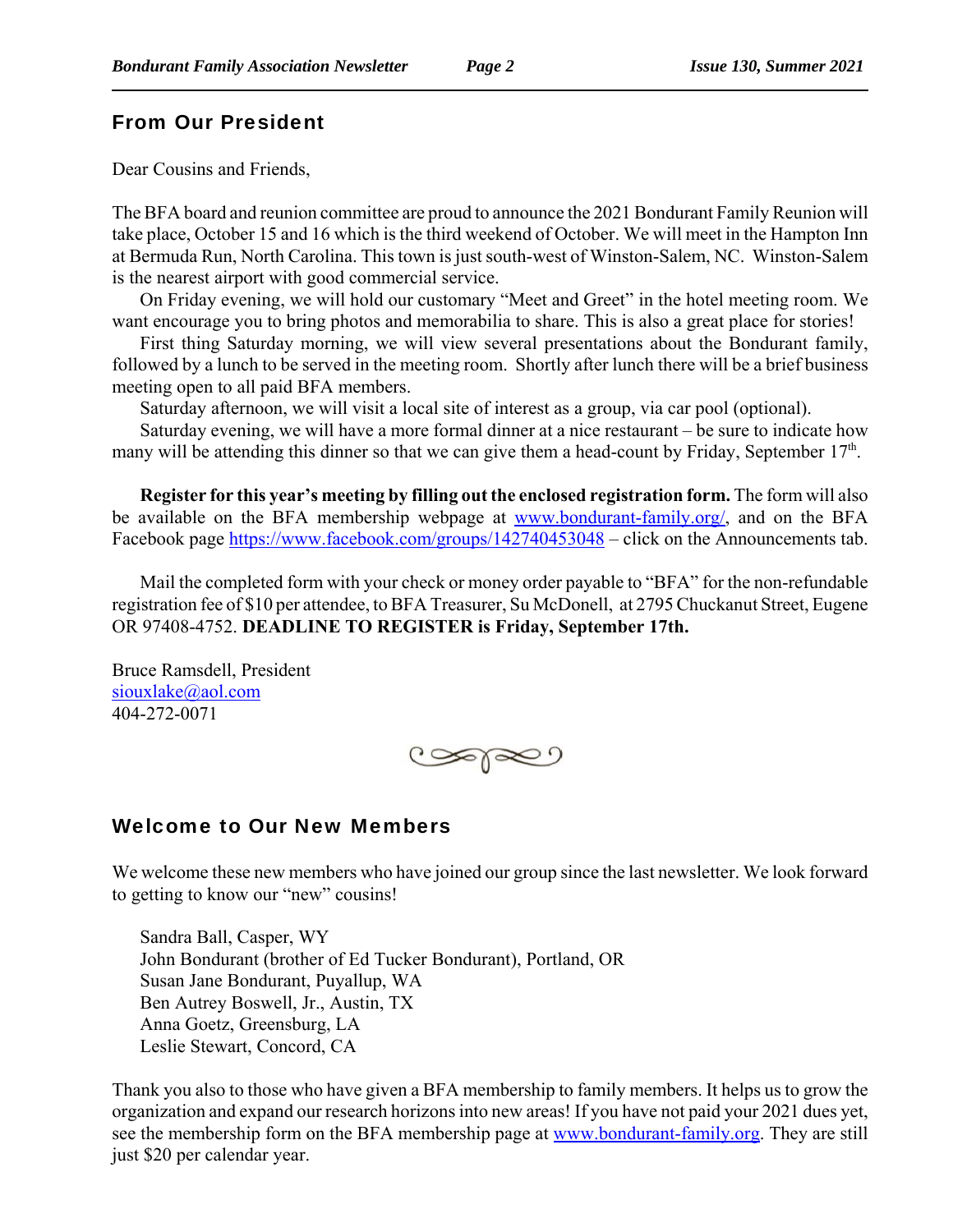### PLACES TO VISIT IN & AROUND WINSTON-SALEM, NORTH CAROLINA

The town of Salem was established by the German Moravian settlers in 1766 in the middle of the Wachovia grant from the King of England. The town of Winston was created as the county-seat for Forsyth County in 1851 and named for Major Joseph Winston, a Revolutionary War hero. Here are a few of the many historic sites you might want to visit while you're here. Bermuda Run, our meeting site, is approximately 15 miles west of Winston-Salem. *Please note that some locations may not be open due to Covid-19 restrictions.*



**Old Salem Museums & Gardens** – https://www.oldsalem.org/ – 900 Old Salem Road, Winston-Salem, NC 27101, phone 336-721-7300 – Open Wednesday-Saturday 10:00-2:00 PM.

Salem was founded in 1766 by the Moravians–a Protestant group that began in what is now known as the Czech Republic. The Moravians were missionaries who had established an earlier settlement in Bethlehem, PA before beginning "Wachovia" in the North Carolina backcountry in 1753. In the Wachovia Tract of nearly 100,000 acres, Salem was the central administrative, spiritual, craft, and professional town surrounded by five outlying congregations.

The Moravian Church and Salem residents kept meticulous records and accounts of their lives, their interactions, their buildings and landscapes, and their evolution into the town of Winston-Salem. These records, diaries, documents, and accounts provide accurate details to tell the stories of those living and working in Salem during its long history. (In addition to Old Salem's collections and research library, two additional sources of materials are the Moravian Archives in Winston-Salem and Bethlehem.)

Salem residents were also well respected for their architecture and attention to detail. The architecture and landscape of Salem are still quite accurate, as about three-quarters of the Historic Town buildings are original structures. Salem was also known as a trades town because of the town's production of essential goods like tools, ceramics, furniture, metals, and food. Today, costumed trades staff demonstrate life in the 1700s and 1800s by producing the same items using traditional eighteenth and nineteenth-century practices. The Salem Pathways narrative is available via cell phone.

**Museum of Early Southern Decorative Arts (MESDA)** – https://mesda.org/ – 924 South Main Street, Winston-Salem, NC 27101, phone 336-721-7360 – Wednesday-Saturday, 10:00-2:00 pm.

The Museum of Early Southern Decorative Arts (MESDA) contains the finest collection of its kind in the nation, featuring architecture, furniture, ceramics, metalwork, needlework, paintings, prints, and other decorative arts made and used in the early American South.

**Reynolda House Museum of American Art** – https://www.reynoldahouse.org/index.php – 2250 Reynolda Road Winston-Salem, NC 27106, phone 888-663-1149 – Open Tuesday-Saturday 9:30-4:30, Sunday 1;30-4:30.

Richard Joshua Reynolds, founder of the tobacco company that bears his name, was a key player in the industrialization of the New South. He established his own tobacco factory in Winston, North Carolina, in 1875, eventually becoming enormously successful from the sale of Prince Albert tobacco and Camel cigarettes. He married Katharine Smith in 1905, and they had four children, Dick, Mary, Nancy, and Smith. Katharine planned a self-sufficient estate just outside the city limits of Winston, with a 60-room bungalow for her family, formal and informal gardens, a lake and other facilities for healthy recreation, a school, a model farm for demonstrating the most current farming and dairying practices, and a village to house workers. In 1967, Reynolda House became a public museum with a premier collection of American art, including works by Frederic Church, Gilbert Stuart, Albert Bierstadt, William Harnett, and William Merritt Chase. The collection now boasts paintings, drawings, photographs, and sculpture dating from 1755 to present.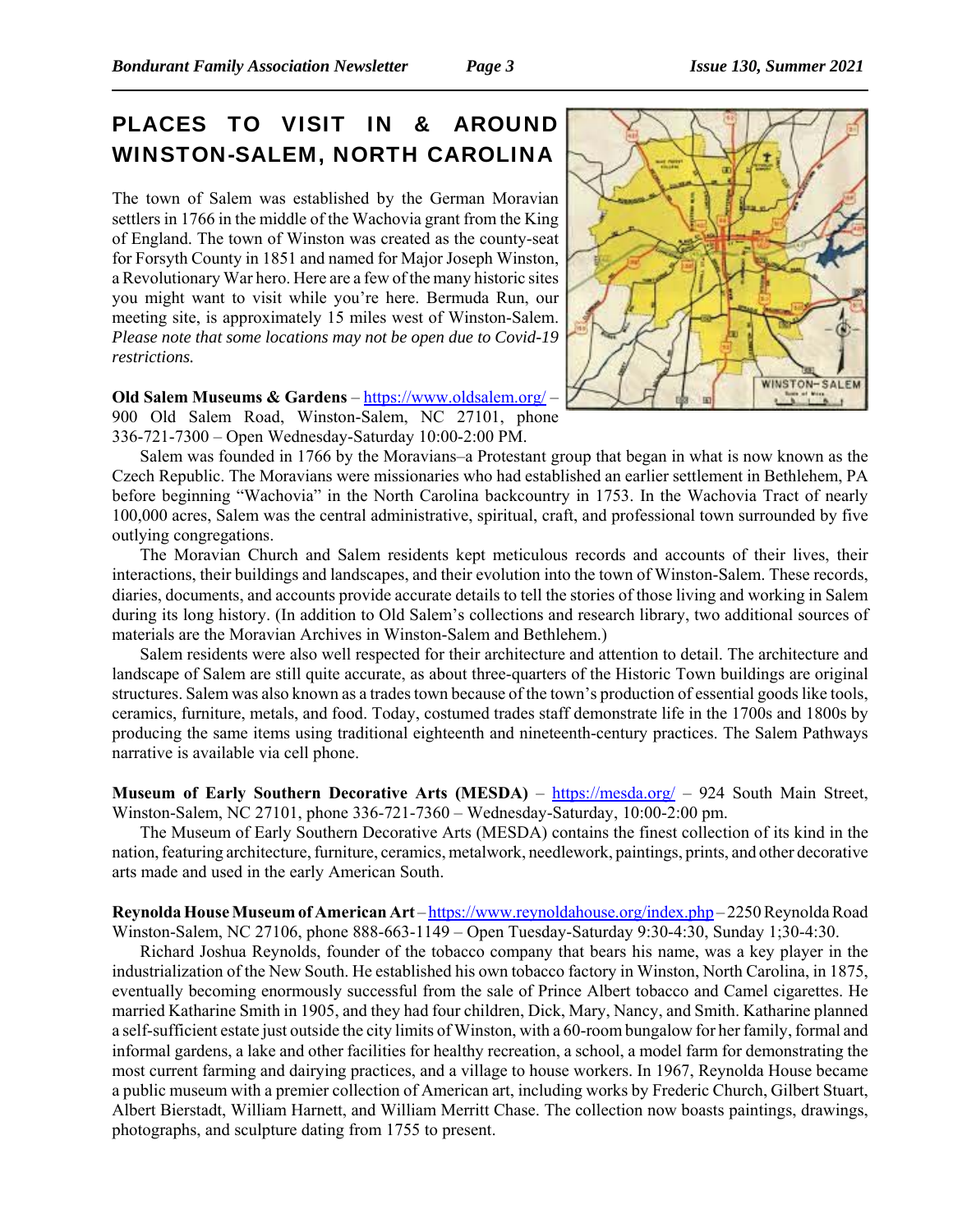**Historic Bethabara Park** – https://historicbethabara.org/ – 2147 Bethabara Road, Winston-Salem, NC 27106, phone 336-924-8191 – Free, Tuesday-Friday 10:30-4:30, Saturday & Sunday 1:30-4:30.

Historic Bethabara Park has a blend of archaeological sites, restored original buildings, and reconstructions. There are over 40 stabilized archaeological ruins throughout the park. Excavations done in the 1960s by Stanley South and a team of archaeologists further legitimized the study of American "new" or "processual" archaeology. Many of the original buildings at Bethabara have been restored over time. A Queen Anne style "Log House" owned by the Pough family has been restored to its 1834 appearance. Other original buildings include the Gemeinhaus (1788), The Potter's House (1782), and The Brewer's House (1803). Reconstructions include the 1754 Village, the Community and Medicinal Gardens, and the Palisade Fort.

**Black Mountain Chocolate** – https://www.blackmountainchocolate.com/ – 450 North Patterson Avenue, Suite 110, Winston-Salem, NC 27101, phone 336-293-4698 – Tuesday-Thursday Noon-6:00, Friday & Saturday 10:00- 10:00, Sunday Noon-6:00.

Started in 2007, we were the first in the Tarheel state to begin bringing you craft chocolate, created from the cocoa bean. We believe that things that are worth doing are worth doing well. We are proud to create high quality, artisan chocolate, ethically sourced, and produced with the best ingredients possible.

**Foothills Brewing** – https://www.foothillsbrewing.com/beer/ – 638 West 4<sup>th</sup> Street, Winston-Salem, NC 27103, phone (336) 997-9484 – Sunday-Tuesday 11:00-Midnight, Wednesday-Friday 11:00-2:00am.

Fresh beer is always the best beer. We strive to not only make beer with top quality ingredients and time-honored methods, but to have it in your hands for you to enjoy within days of it leaving our brewery.

**Winston Cup Museum** – https://winstoncupmuseum.com/ – 1355 North Martin Luther King, Jr., Drive, Winston-Salem, NC 27101, phone 336-724-4557 – by appointment only (as of June 15<sup>th</sup>).

Race fans, start your engines! Hit the gas and experience the nostalgia of 33 years of legendary Winston Cup Series stock car racing history at the Winston Cup Museum! Whether you're a "seasoned" racing enthusiast or a "rookie" NASCAR fan, there's something for everyone to see, do and enjoy.

**Triad Eco-Adventures** – https://www.triadecoadventures.com/ – 176 YWCA Way Winston-Salem, NC 27127, phone  $336-722-7777 -$  (no hours listed on website)

Enjoy a world-class Segway PT or trolley tour experience throughout downtown Winston-Salem with a daily choice of departure venues and times. Triad ECO Adventures is all about your comfort, your journey, your safety, and your confidence. This eco-friendly narrated adventure of history and sightseeing is brought to you by long-time residents and natives. Should you find yourself with a great group wanting to go anywhere, that too can be arranged on your schedule. Or, call to create your own.

**Tanglewood Park Gardens & Arboretum** – https://www.forsyth.cc/parks/tanglewood/default.aspx – 4061 Clemmons Road, Clemmons, NC, phone 336-703-6400 – Daily 7:00 - 6:30 pm, \$2 for personal vehicles, \$8 per van or bus.

Join us on our 1,100-acre park of rolling hills, original forests and open pastures along the banks of the Yadkin River. You'll enjoy great camping activities like golfing, hiking, horseback riding, swimming, boating, and picnics. The Manor House Bed & Breakfast – https://rvcampground.tanglewoodpark.org/ – was the original home of Will and Kate Reynolds, now a quaint Victorian inn. A pet friendly RV campground is also open.

*Watch the BFA Facebook page* https://www.facebook.com/groups/142740453048 *for more details about the annual meeting and the location of the Saturday evening dinner. Be sure to send your registration with your check to Su McDonell by September 17th! Her address is on the form. See you in October!*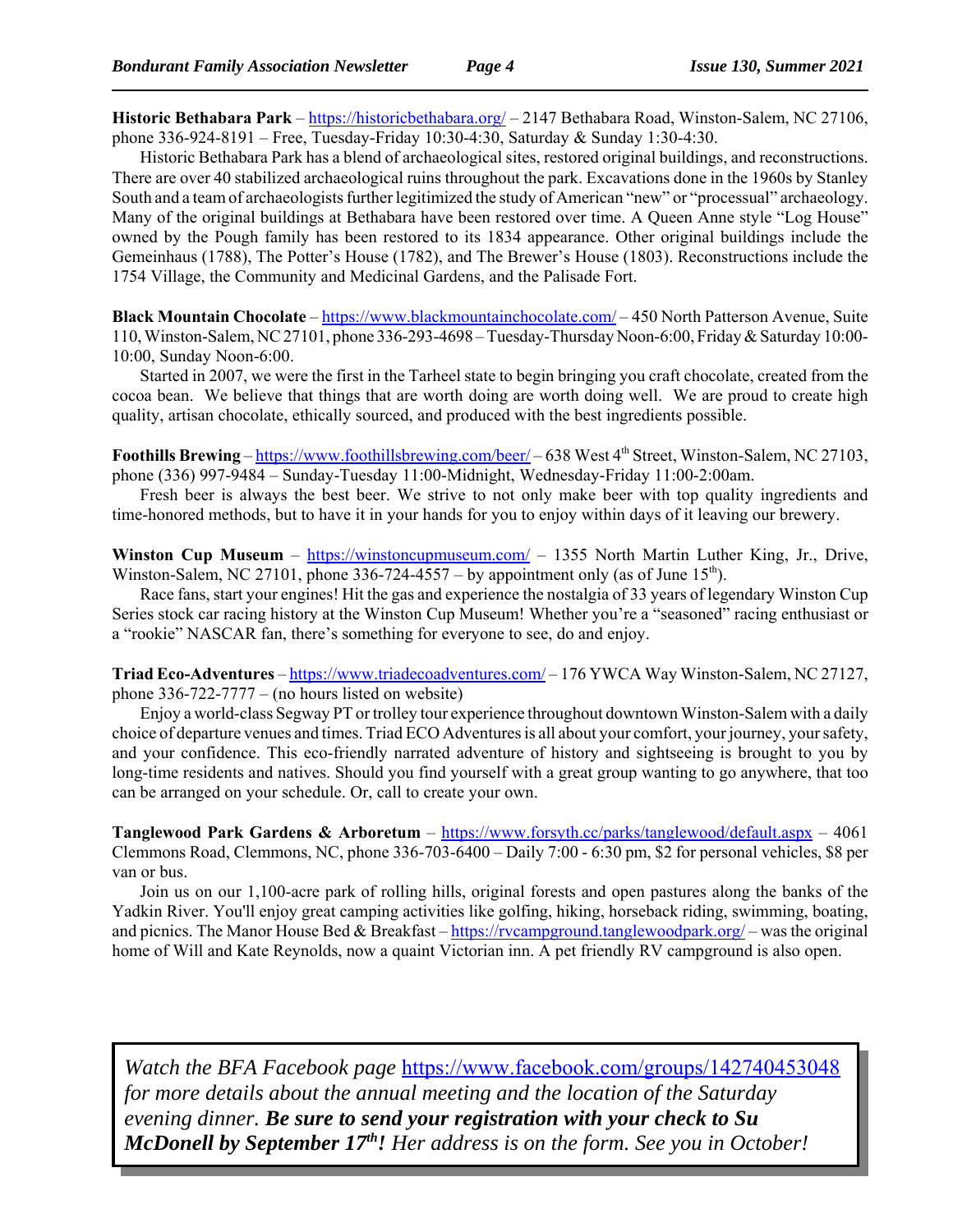## In Memoriam

*Saying Farewell to Our Cousin and BFA Member*

Our sincere sympathy goes to the loved ones of this BFA member. She will be fondly remembered for many years to come by all who knew her!



*Mary Bondurant Warren, courtesy of Pat McAlexander*

## **Mary Claire Bondurant Warren 1930 - 2021**

Mary Bondurant Warren, 91, passed away at her home in Athens, Georgia, on April 16, 2021, with many of her family around her. Born February 5, 1930, in Athens, the first child of John Parnell Bondurant II and his wife Mary Claire Brannon Bondurant, she lived in Athens much of her life. She graduated from the University of Georgia with a Bachelors degree in Physics in 1950, then worked as a researcher in the field of nuclear medicine at Oak Ridge, Tennessee, 1950-1952.

Her father's interest in researching their Bondurant ancestry got her started

doing genealogy in the 1950s. Mary applied scientific methods, as well as her uncanny "bloodhound" instinct, to find solutions to the problems she encountered in examining old records and searching for documentation of family members. She published the nation's only weekly genealogical magazine *Family Puzzlers* (1964-1997), as well as two quarterly magazines *Carolina Genealogist* and *Georgia Genealogist* (1970-1985). She also shared her expertise by preparing more than 50 programs and one-day workshops for genealogical societies over the country.



Mary recognized the critical need for abstracting, indexing and Some of the more than 200 titles publishing old records to get this material into the hands of researchers *that were published by Mary Bondurant Warren between* all over the country. Thus her publishing business Heritage Papers was born; more than 200 volumes of genealogical resource materials have <sup>1963</sup> and 2021.

been printed since 1964. Her predominant focus over the past 20 years has been abstracting Georgia colonial records for her *British Georgia* series, which often necessitated research trips to the National Archives in Britain. Many of these volumes were printed with grants from the R.J. Taylor, Jr.



*Mary Bondurant Warren and BFA members at the Midlothian Church, October 2018.*

Foundation. Most of these books are available in hard-back and Kindle digital format on Amazon.com.

Researching her father's French Huguenot ancestor Jean Pierre Bondurant, who arrived at Jamestown, Virginia, in September 1700, sent her to France, Germany, and Switzerland looking for records. A founding member of the Bondurant Family Association (1988), she and daughter Lisa organized a large tour to Génolhac, France, the birthplace of Jean Pierre Bondurant in 1993, where a plaque commemorating his life was placed on the home at 42 Le Gran Rue. She served as president of the organization several times, and was the editor of the newsletter for its first 100 issues (25 years). And she frequently prepared exhibits, driving tours of Virginia sites associated with the family, as well as presentations about the family for the annual meetings. She published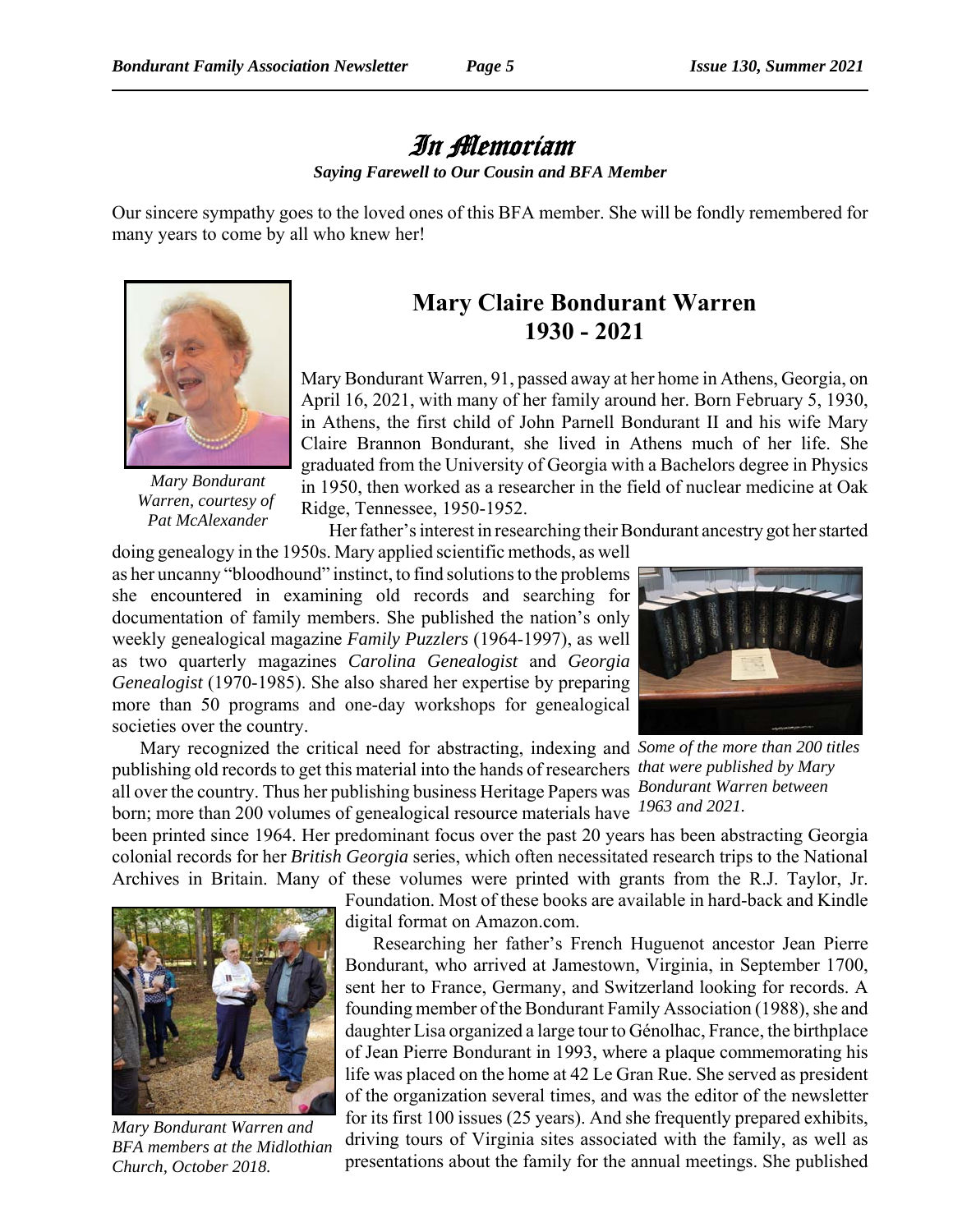three volumes about this early family; this research is being continued by her daughters Amy and Eve. (An order form for this set can be found on the BFA webpage at www.bondurant-family.org.All three volumes are also available for the Kindle reader on Amazon.)

Mary also was involved in preserving the history of her hometown, Athens, Georgia. A founding member of the Athens Historical Society in 1959, she served as its president for three terms, 1963, 1997, and 1998. The transcription of grave markers in the Old Athens Cemetery and the Old Section of Oconee Hill Cemetery was carried out by AHS volunteers under her leadership in the mid-1960s. She contributed to *The Tangible Past in Athens, Georgia*, in 2014, which was edited and published by her long-time friend, Charlotte Thomas Marshall. This rich volume preserved many stories of life in Athens of yore and quickly sold out. She also contributed articles to the *Athens Historian*, the annual volume of papers published by AHS, and *The Georgia Genealogical Society Quarterly*.





*Friends and family gather to congratulate Mary Bondurant Warren on the GHRAB Lifetime Achievement Award in October 2010.*

She received numerous awards and recognitions for her contributions to genealogical research over the years. The Georgia Historical Records Advisory Board (GHRAB) honored her with its Lifetime Achievement Award in October 2010. She received the Augustus Longstreet Hull Award from the Athens Historical Society in January 2017. And the Georgia Genealogical Society recognized her for Outstanding Achievement in the Field of Genealogy for her long-time service and significant contributions to the field of genealogy in December 2019. But it was the love and appreciation of her dedicated readers, researchers and colleagues over the years that meant the most to her.

Amazingly, she even found time to garden, learn to play the harp, collect rocks and fossils, and create beautiful designs by marbling fabrics and paper, as well as painting and jewelry

making. She was a member of the Wednesday Study Club, the Glenwood Garden Club, the Georgia Genealogical Society and the Bondurant Family Association. She grew up in the First United Methodist Church in Athens, where her father was a lifelong member.

Mary was predeceased by her parents, brother John Parnell Bondurant III, aunt Birdie Bondurant Clower, all of Athens, and former husband James Randolph Warren of Pocataligo, Georgia. She is survived by her brother Emmet (Jane) Bondurant II of Atlanta, six nieces and nephews, three greatnephews, numerous cousins, as well as her five children, eight grandchildren, twelve greatgrandchildren and one great-great-grandson.

It was her wish for her body to be cremated. Due to Covid-19 risks, no funeral will be held. A marker in her memory has been placed in the lot with her parents in Section H of Oconee Hill Cemetery in Athens. The family suggests that a memorial donation may be made to one of these organizations which Mary often supported with her expertise and contributions: Friends of Oconee Hill Cemetery (https://www.oconeehillcemetery.com/membership), Friends of the Georgia Archives and History (www.fogah.org), Hargrett Rare Book and Manuscript Library (contact  $\frac{k\text{shirley}(a)uga.edu}{k\text{shirley}(a)uga.edu}$ ), or the Georgia Museum of Art (contact  $h$ malcom $\omega$ uga.edu).

Or you may wish to contribute to the Ann Tanner Memorial Fund of the Bondurant Family Association – www.bondurant-family.org – for a plaque to honor Ann Tanner, wife of Jean Pierre Bondurant. Please make your check payable to BFA and send it to BFA Treasurer, Su McDonell, at 2795 Chuckanut Street, Eugene OR 97408-4752.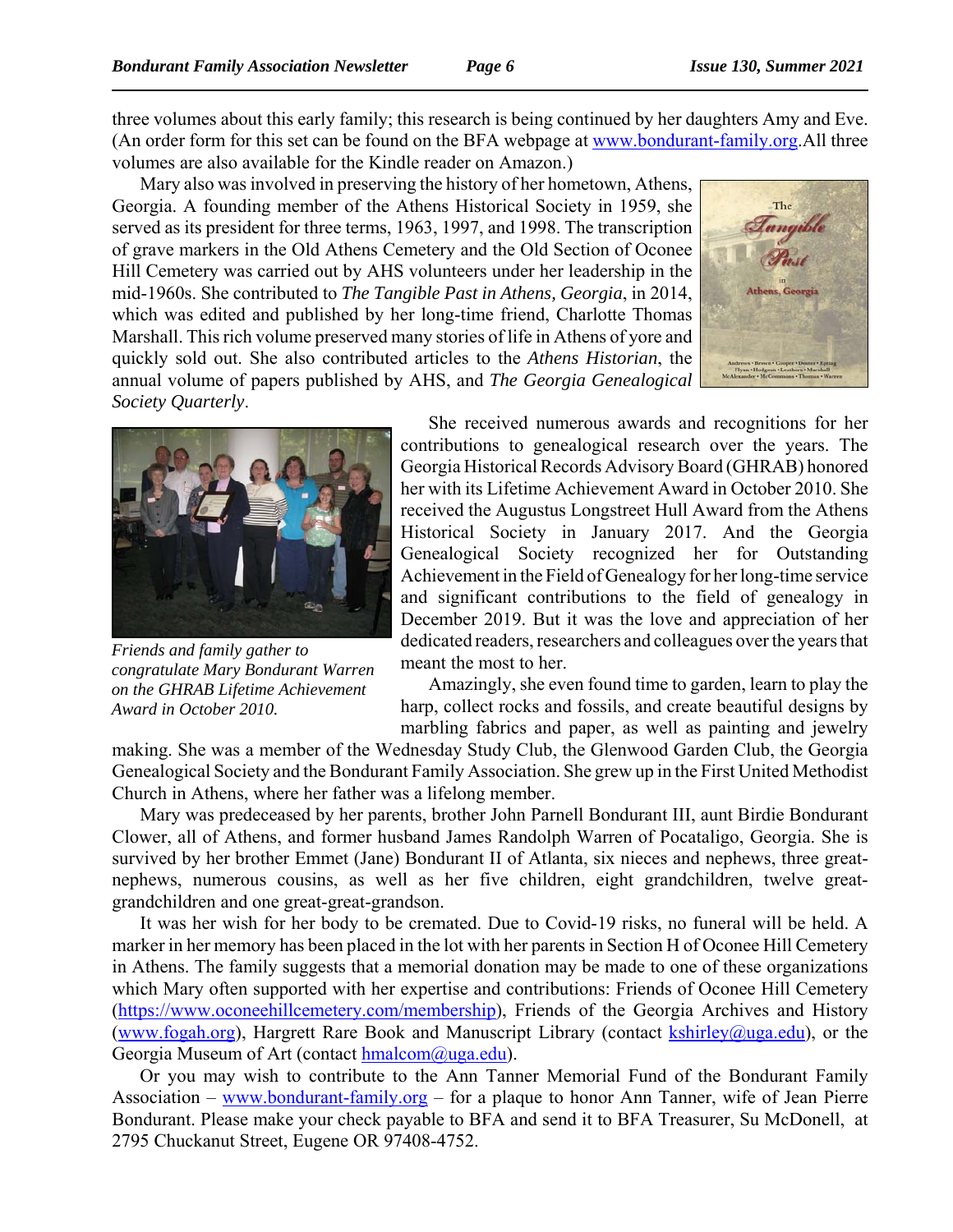**Bondurant Obituaries** found in newspaper archives from March 4, 2021, to June 14, 2021, on the subscription website www.genealogybank.com and elsewhere, compiled June 15, 2021, by EBM.



#### **Bridgett Bondurant**

March 11, 1961 - May 1, 2021

Bridgett Bondurant, age 60. Sunrise March 11, 1961 and Sunset May 1, 2021. Private Visitation 1PM and Private Memorial Service 2PM Saturday, May 29, 2021 at Marlan J. Gary Funeral Home, the Chapel of Peace East, 5456 E. Livingston Ave. (one block east of Noe Bixby, turn North on Lonsdale Rd). To read the complete obituary, order flowers, view video tribute and offer condolences to the Bondurant Family, visit www.TheChapelofPeace.com

*The Columbus Dispatch* (OH) - Tuesday, May 25, 2021

#### **Mary Bondurant Warren, the 'dean of Georgia genealogists,' dies at age 91**

[from the GENEALOGY column by long-time friend Kenneth H. Thomas, Jr., published in the *Atlanta Constitution*, May 9, 2021]

Mary Bondurant Warren was the dean of Georgia genealogists. For more than half a century, she was active in documenting Georgia's history and ferreting out genealogical records. When I was invited to write this column in 1977, she gave her support. She was my friend for more than 45 years until her death on April 16 at the age of 91.

She lived in Athens and started documenting the city's history in the early 1960s, wrote a weekly newspaper column there from 1962-1967 and, in 1964, began the weekly genealogy publication, *Family Puzzlers*, always chocked full of information and queries from subscribers. It ran until 1997.

In the decades before newspaper digitization, her book *Marriages and Deaths,1763 to 1820* and her 1820-1830 volume were important source materials. Many of her books covered the records of colonial Georgia and were great sources for historians as well as genealogists. Her last series was on British Georgia and much of the research was done in person at the British National Archives at Kew.

Heritage Papers, her publishing house, will be continued by her family.

She was an advocate for open records in Georgia. She won many awards, including those for lifetime achievement from the Georgia Historical Records Advisory Board, the Athens Historical Society and the Georgia Genealogical Society. Her contribution to Georgia genealogy for the past 50-odd years is immeasurable.

Her most lasting legacy may be her support and encouragement of others as they entered the field. Check out her many publications at the Georgia Archives and other genealogy collections.

*The Atlanta Journal-Constitution* (GA) - Sunday, May 9, 2021 (used with permission of the author)



**Jerry W. Bondurant**

September 18, 1942 – March 10, 2021

Jerry W. Bondurant, 78, of Rising Sun, Indiana, formerly of Aurora, passed away Wednesday, March 10, 2021 in Edgewood, Kentucky. He was born September 18, 1942 in Milan, IN, son of the late Charles Bondurant and Eloise (Liggett) Bondurant.

He served his country as a member of the United States 101st Army Airborne Division-Screaming Eagles during the Viet Nam War. He was a member of Rising Sun American

Legion, Rising Sun Color Guard, VVA Chapter #71, Southeastern Indiana Honor Guard, and a former member of the Lawrenceburg American Legion where he served as Past Commander. Jerry was a very Patriotic man, who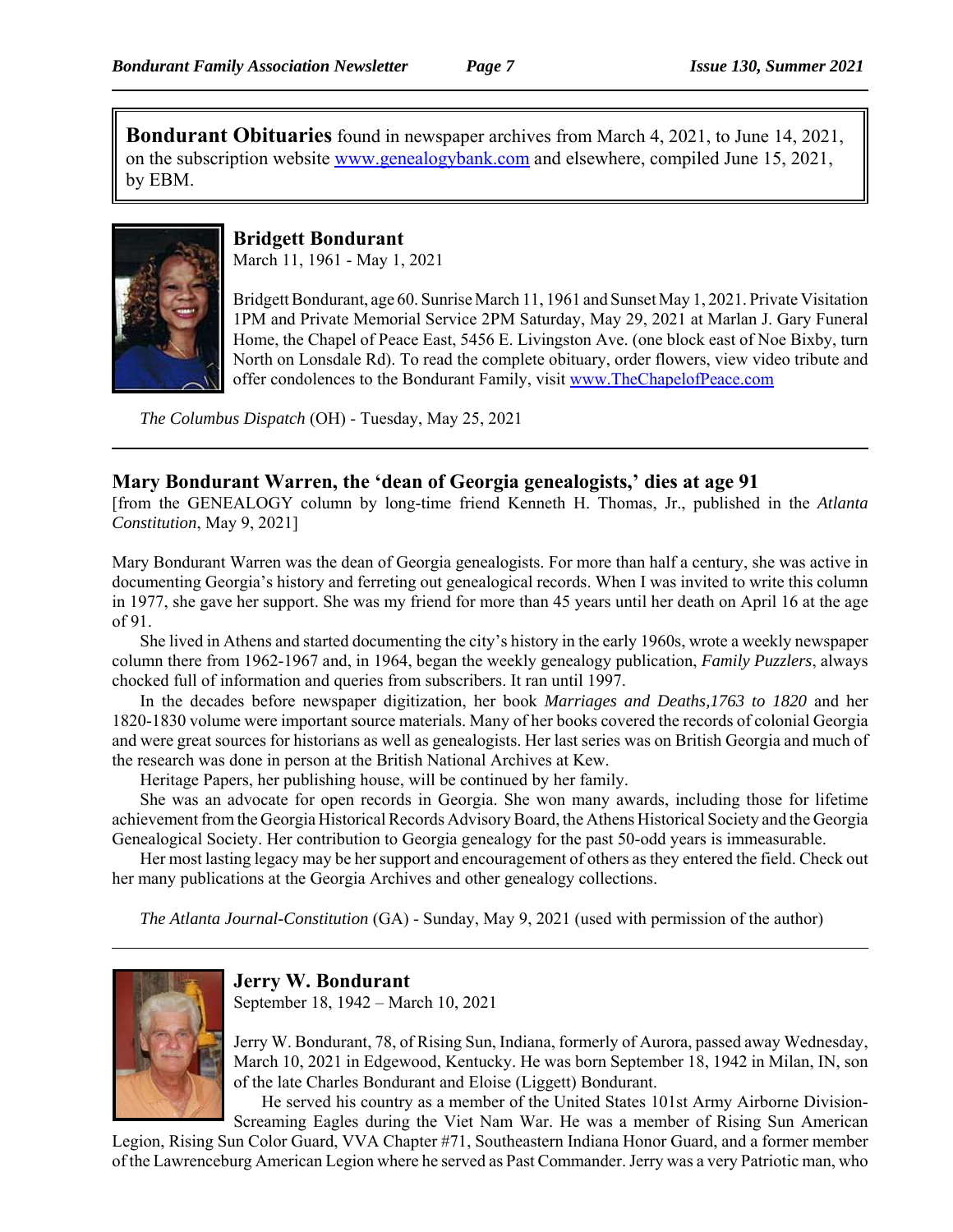was more than proud to have served his country. Jerry also did whatever he could to help other veterans in need, whether it was helping them navigate life decisions or just to be there to listen when they needed that support. Jerry was also a collector of Challenge Coins.

Jerry was a member of the Lawrenceburg Masonic Lodge. He worked as a Still Operator for Seagram, retiring after over 40 years of service.

Jerry used to love to sing Karaoke, and he was formerly an avid golfer. Family was very important to him, especially his grandchildren and great-grandchildren. Jerry never missed the opportunity to attend any and all of their extracurricular activities, whether it be sports events, or school programs.

Jerry is survived by his loving spouse of almost 42 years Barbara (Klum) Bondurant of Rising Sun; daughters, Cindy (Andy) Murafski of Rising Sun, IN, Janelle Bondurant-Denning (Tim) of Lawrenceburg, IN, Missy Spaulding of Delhi, OH, Leslie Votaw-Lambert (Coby) of Lawrenceburg, IN, Amy Palmer of Lawrenceburg, IN; sisters, Toni (Jack) York of Rising Sun, IN, Shirlee Smith of Rising Sun, IN; grandchildren, Josh Murafski, Brett (London) Bondurant, Sydney Spaulding, Lindsee Bondurant, (Gerald), Jordan Bondurant, Alexis (Colton) Bruce, Brady Spaulding, Ethan Lambert, Riley Lambert, Tyler Lambert, Lilly Palmer, Haylee Palmer, Jolie Palmer; great-grandchildren, Jacee, Avery, Abby, Julia, Luna, Maddox, Bentlee, Mila, Niko; and many, many friends.

He was preceded in death by his parents and a grandson, Drew Muraski.

A Celebration of Life will be held at the Veterans Memorial at the Ohio River Bank, Rising Sun, Indiana, on Saturday, March 13, 2021 at 11:00 am with P.G. Gentrup officiating. Special services for Jerry will include a Masonic Service and a Military service conducted by the Rising Sun Color Guard and the Southeastern Indiana Honor Guard.

Contributions may be made in lieu of flowers to the family or the Southeastern Indiana Honor Guard. If unable to attend services, please call the funeral home office at (812) 926-1450 and we will notify the family of your donation with a card.

#### https://www.rullmans.com/obituary/Jerry-Bondurant

*The Ohio County News* - Rising Sun Recorder (IN) - Wednesday, March 17, 2021 *The Journal-Press* (Aurora, IN) - Tuesday, March 16, 2021



#### **Lee Roy Bondurant**

January 18, 1933 - March 7, 2021

Lee Roy Bondurant, 88 passed away peacefully on Sunday, March 7th at home with his beloved wife Nancy by his side.

Lee was born January 18, 1933 in Stillwater, Oklahoma, in the middle of the great depression and was raised by A.L "Roy" Bondurant and Lillian Bondurant. Lee graduated from Muskogee High School and went on to graduate from the University of Oklahoma. He played trumpet in the marching band, was active in the Kappa Sigma fraternity, served in the ROTC

and was voted "Big Man on Campus" by his peers. Lee loved his time there and was a big OU fan often staying up late into the night to watch games on any cable channel he could get his hands on.

Lee is survived by his wife Nancy of 57 years, daughter Jennifer and Son-in-Law John (of Dallas, TX), daughter Deborah and Son-in-Law Stephen (of Boca Raton, FL and London, UK), Son Chris (of Boise, ID), and his 3 loving grandchildren. Lee met Nancy in Kansas City where he was working for Colgate Palmolive and she was in Hostess training for TWA. They later reunited in San Francisco where they were married in 1963 and lived in the Bay Area for several years before relocating to Boise, ID in 1972.

Lee began his career at Colgate Palmolive as a Warehouse Manager in Kansas City, MO and Oakland, CA and then as a Consultant for AT Kearney in San Francisco. He completed his career at Ore-Ida Foods where he was Vice President of Logistics until he retired in 1990. At the time of his retirement, Lee was the longest serving member of the Ore-Ida Management Board. While he was there, Lee contributed to increasing Sales from \$70M to over \$900M annually. He was a pioneer in implementing one of the first MIS programs in the country which reduced operating costs and improved the management of inventory levels. Lee made many lifelong friends at Ore-Ida and was always complimentary of his talented colleagues and the culture that Ore-Ida embodied. He had a passion for art and was active in the Boise Art Museum and was instrumental in the support of their growth and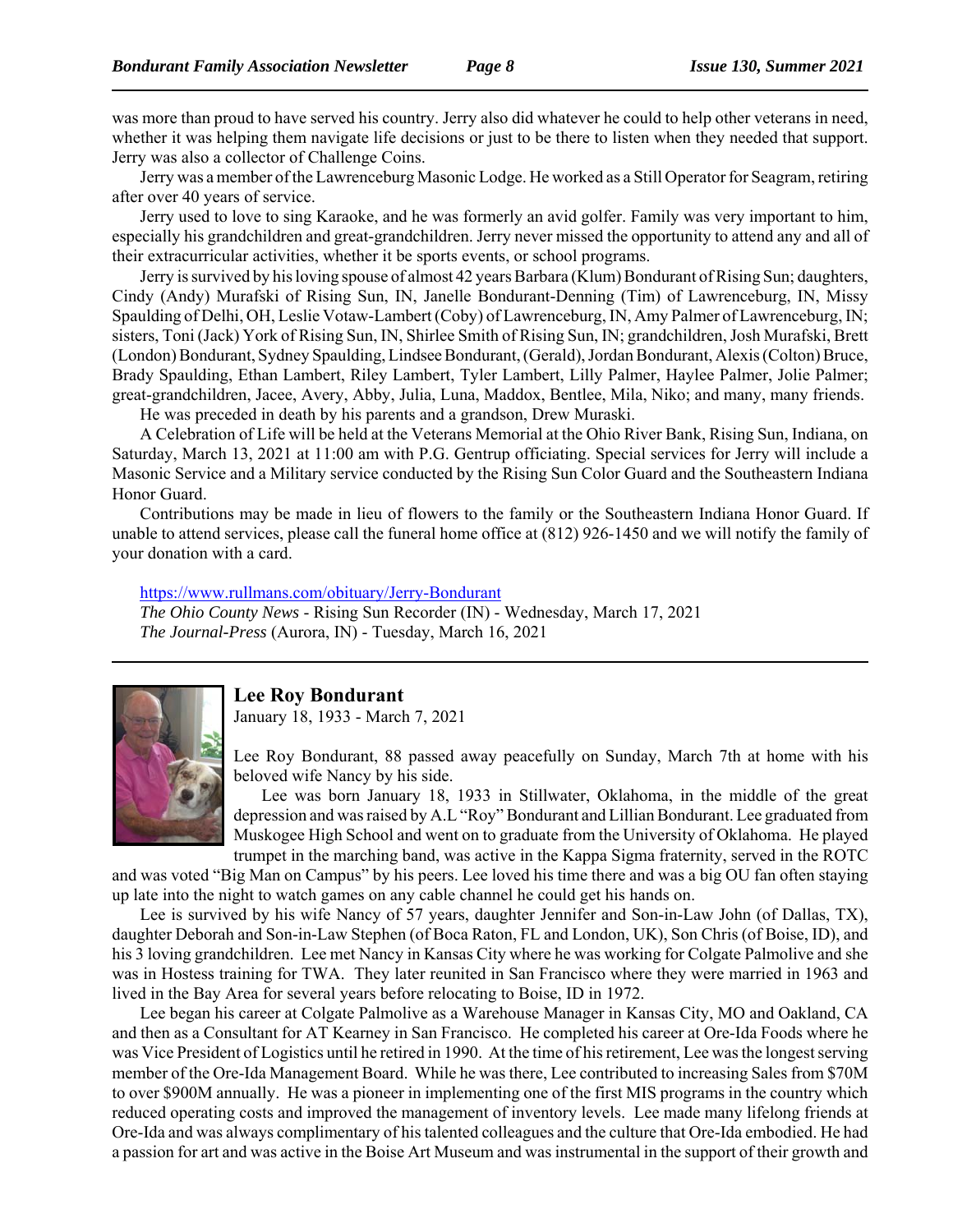service to the Local community. Lee was an avid BSU Bronco fan and served on several local Boards to share his expertise to those who needed it.

In addition to his many professional accomplishments, Lee was blessed to have seen much of the world through his travels with Nancy and dear friends over the years. They held many terrific memories of their adventures to China, New Zealand, Europe and Africa just to name a few. Another place dear to Lee's heart was Kauai where they owned property and had many memorable family traditions such as sipping Mai Tai's and spotting whales. His children nicknamed him "The Big Kahuna" and plan to hold a special celebration of life for him at Poipu Beach when it is again safe to travel.

Lee was known as a "True Gentleman" from those who were fortunate to have known him. He was a quiet, stoic man of few words but when he did speak it was always very insightful. He was generous, polite and kind to those he came into contact with and in one friend's word , "they just don't make them like that anymore". Lee was honorable and upstanding and will be dearly missed but never forgotten.

The family would like to extend our special thanks to Tammy and Gilbert Walmer of CARE Assisting Retirees Elders and the staff of the Horizon Hospice who made Lee's last days as dignified and comfortable as possible. In lieu of flowers, the Family asks that you please donate to the Idaho Humane Society: https://idahohumanesociety.org/donate-2/ or Boise State Athletic Association: https://app.mobilecause.com/form/0sQ4iA?vid=h9i3f in Lee's Memory. Arrangements are under the direction of Bowman Funeral Parlor of Garden City.

*Idaho Press-Tribune* (Nampa, ID) - Tuesday, March 9, 2021 https://www.bowmanfuneral.com/obituary/lee-roy-bondurant/



#### **Carol Ann Noel Bondurant**

January 6, 1947 – December 3, 2020

Carol Ann Bondurant of Tucson, AZ, 73, died Thursday, December 3, 2020. She was born January 6, 1947, in Anderson, Indiana, daughter of Floyd O. and Antonette Noel. She married Michael Russell (Mike) Bondurant February 18, 1965, in Gainesboro, Tennessee, and they were the parents of son Steven and daughter Brandi. Mike passed away in 1983.

Carol retired from the Picture Rocks Community Center, where she worked as office support staff for more than ten years. She enjoyed gardening, and, in the past, bred and showed cocker spaniels.

She is dearly missed by son Steven M. Bondurant of Tucson, daughter Brandi Bondurant Cutler and son-inlaw, Jeremy Cutler; grandson Collin, and granddaughters Grace and Kylie; her sister and brother, Susan French and Mark Douglas Noel, also of Tucson.

Carol was cremated according to her wishes. A memorial service is being planned by the family, to be held at a later date.

*Editor's Note: This information was furnished by Carol's son and daughter, via BFA Facebook page. It has not been published as an obituary. Carol's grandfather was Russell Howard Bondurant of Anderson, IN, who retired from Delco Remy and was a hobby pilot. He married Susan Malony, a red-head (from Steve) about 1945. Russell Howard Bondurant was born 13 Feb 1914 in Anderson IN, died 16 Nov 1995, Anderson IN, son of George Bondurant (1884-1956) & Sadie Steele (1883-1954). Susan was born 13 Jun 1920 in Flint, MI, died 30 Apr 1974 in Anderson, IN. Her parents were Donald Plummer Molony (1885-1943) & Mary Louise Hickey (1889-1971). (This lineage information has been developed from records on Ancestry by your editor.)*



## **Virginia Marie "Ginny" West Cain**

October 30, 1947 – June 13, 2021

Virginia Marie Cain, 73, of Oakwood, GA, passed away June 13, 2021 at Oaks at Limestone, Gainesville, GA.

Born on October 30, 1947 in Franklin, NC, she was the daughter of the late Stanley and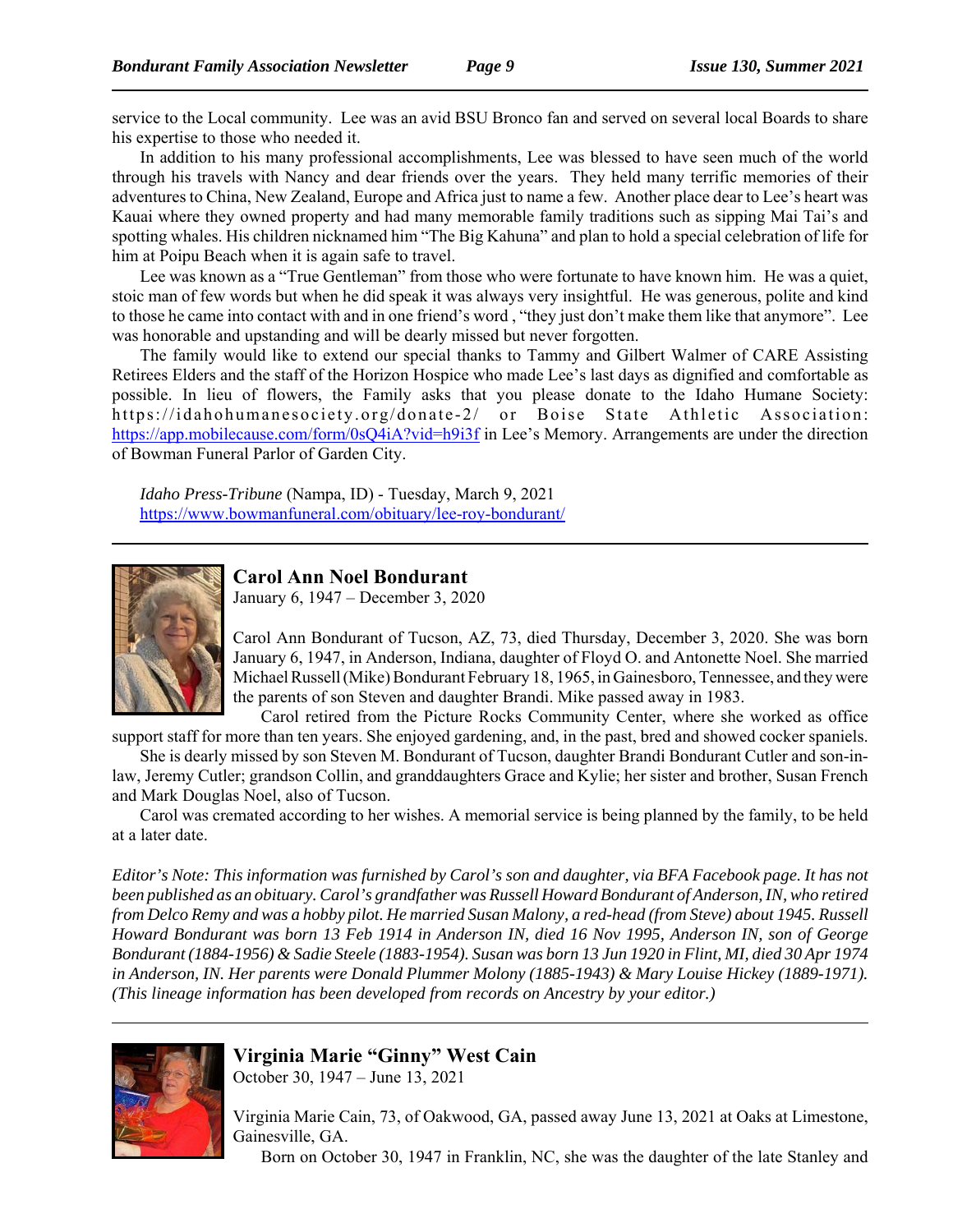Marie Waldrop West. She was retired from Laurelwood where she was a registered nurse.

She is survived by her son, Robert Cain of Oakwood, GA; son, Stan (Donna) Bondurant of Columbus, GA; sister, Mary Ann West (Tom) Powell of Gainesville, GA; grandsons, Andrew Bondurant and Tyler Bondurant, both of Columbus, GA.

Memorial Park Funeral Home, 2030 Memorial Park Road, Gainesville, GA 30504 is in charge of arrangements. Ginny was cremated and her ashes will be scattered over Lake Lanier at a private gathering.

https://www.memorialparkfuneralhomes.com/obituaries/virginia-cain

*Editor's note: Ginny's first husband was John Parnell Bondurant III (1947-2015) of Athens, and had one son. They divorced in the 1960s, then she married Roger Cain and had one son, Robert.* 

**Bundrant Obituaries** found in newspaper archives from March 4, 2021, to June 14, 2021, on the subscription website www.genealogybank.com and elsewhere, compiled June 15, 2021, by EBM.

In Loving Memory of **Charles "Craig" Bundrant** who passed away on March 11, 2020. *[His obituary was published in BFA newsletter #126, page 8.]*

*The Southern Berks News* (Boyertown, PA) - Thursday, March 11, 2021 *The Mercury* (Pottstown, PA) - March 11, 2021 *The Boyertown Area Times* (PA) - March 11, 2021 *Tri County Record* (PA) - March 11, 2021 *Northern Berks Patriot Item* (PA) - Thursday, March 11, 2021 *Berks-Mont Newspapers* (PA) - March 11, 2021

**Bundren Obituaries** found in newspaper archives from March 4, 2021, to June 14, 2021, on the subscription website www.genealogybank.com and elsewhere, compiled June 15, 2021, by EBM.



#### **Mrs. Ruth Ann (Thompson) Bundren**

September 20, 1942 – May 9, 2021

ABINGDON, IN - Ruth Ann Bundren, 78, of Abingdon and formerly of Galesburg, passed away at 9:30 a.m. Sunday, May 9, 2021, at the home of her granddaughter, Haley Miller, in Abingdon, IN.

Ruth was born Sept. 20, 1942 in Oregon County, Missouri, the daughter of Edward and Nellie (Delana) Thompson. She married Robert L. Bundren Aug. 19, 1961 at the Christian Church in Greenbush. He preceded her in death Dec. 16, 2020. She was also preceded in death by her son, Rodney "Bundy" Bundren in 2010, her daughter, Susan LaNelle Wasion in 2019, two brothers, Jackie Thompson in infancy and Ronnie Thompson, and two sisters, Donna Pickrel and Betty Moser.

Surviving are three granddaughters, Haley Miller, Ryleigh Wasion and Loren Thurman all of Abingdon.

Ruth grew up in Abingdon and graduated from Abingdon High School in 1960. She was a seamstress and homemaker. She lived most of her married life in Galesburg and was of the Christian faith. Her hobbies included sewing and collecting jewelry. She was an avid QVC shopper.

As she requested, cremation will be accorded and no services are planned. Hinchliff-Pearson-West Funeral Directors and Cremation Services Abingdon Chapel is in charge of arrangements. Online condolences may be made at www.h-p-w.com.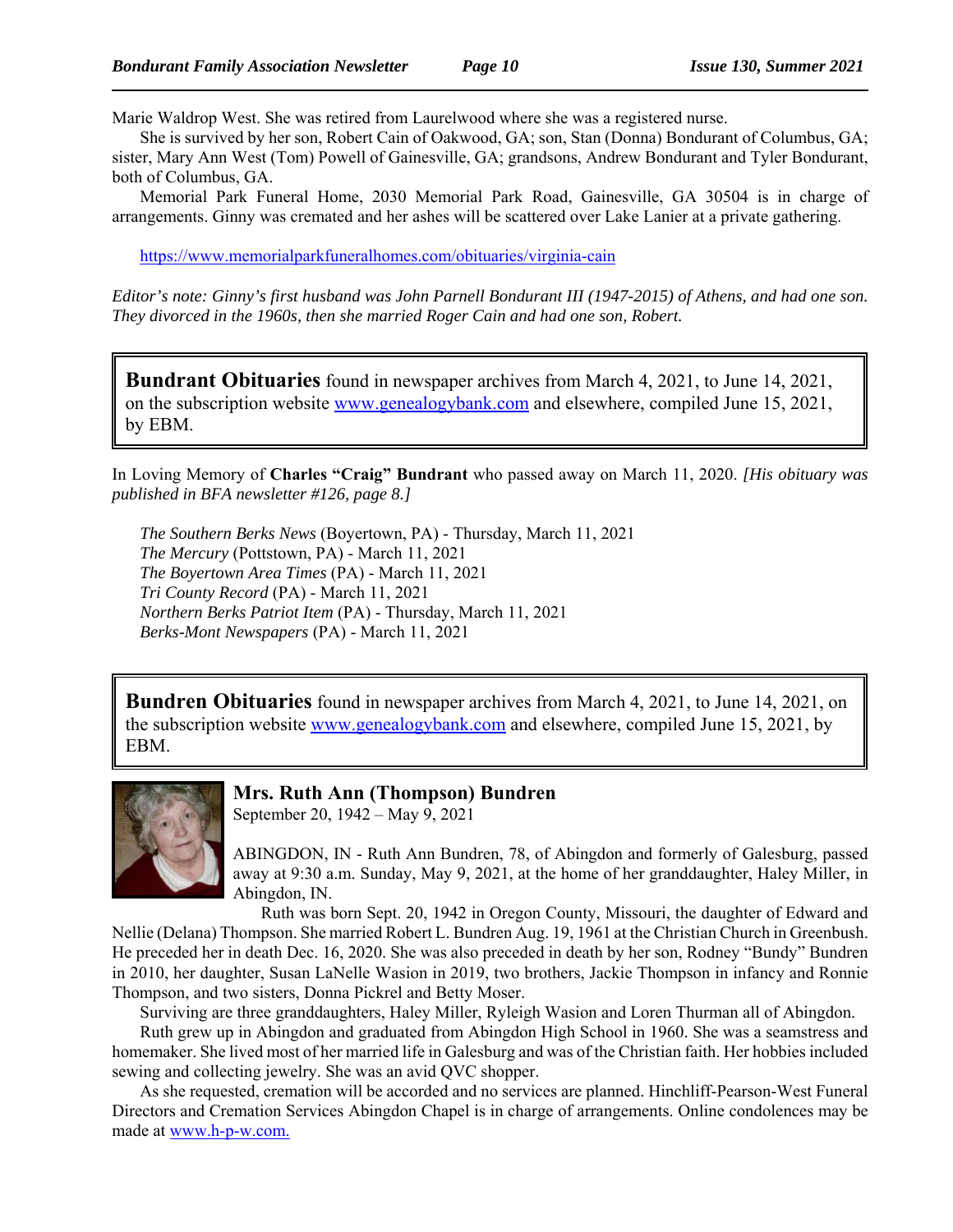*Prairie Review* (Knox, Henderson, Warren, IL) - Thursday, May 20, 2021 https://www.h-p-w.com/obituary/MrsRuth-Bundren/guest-book



#### **Robert Edward "Bob" Bundren**

October 15,1937 – May 18, 2021

ROGERSVILLE — Robert Edward "Bob" Bundren rode out of this world to a better place March 18, 2021. A Hawkins County, Tennessee, resident, he was fond of saying he was born October 15,1937, and born again October 18,1948.

On July 23,1954, he married his childhood sweetheart, Nadine Shaw. Their union produced two devoted children, Cynthia and David, four grandchildren, five bonus grandchildren and half

dozen great-grandchildren. Bob was a man who loved his family and was happiest when spending time with them. Truly, he was the head of his family. Bob and Nadine were the love of each other's life, and the family held their parents in high esteem.

Bob was known in the community for his love of cars, and he was one of those fortunate people who was able to build a career doing something he enjoyed, his automobile related businesses. He loved the local vintage car shows and discussing antique cars with his friends over coffee. He remembered people's names and always wore a smile. Everyone in Rogersville knew Bob Bundren. He was a people person and took interest in others.

The family he leaves behind are his loving wife of 66+ years Nadine, son David and his wife Debbie, daughter Cynthia Bundren Jackson and her husband Ken Givens, grandchildren John, Ginger, Dalton, Summer, Brian, Kellie, Amy, Jarrod, Jordan ,six great-grandchildren, brother-in-law Lowell Shaw, special cousin Norman Lipe, and special friends Luke Taylor, Neil Isom, Andy Huynh, Nancy Bui, Brianden Bui and Matthew Bui. Additionally, he leaves two very special dogs, Summitt and Manning.

He was preceded in death by his parents, the Rev. Farris Bundren and Valice Lipe Bundren, father and mother-in-law Lester and Pearl Shaw, along with his brother and sister-in-law, Carl and Faye Shaw.

Visitation hours will be 12:00 Noon to 3:00 P.M. Sunday, March 21, 2021, at Broome Funeral Home, Rogersville.

Funeral service will be conducted 3:00 P.M. Sunday, March 21, 2021, in the funeral home chapel with the Rev. John North and the Rev. Trey Meek officiating. Burial will follow in Highland Cemetery, Rogersville, TN. Due to COVID-19 concerns the family requests that all those attending wear a protective mask and practice social distancing guidelines. Online condolences may be made at www.broomefuneralhome.com The staff of Broome Funeral Home, is honored to serve the Bundren family.

*The Rogersville Review* (TN) - Tuesday, March 23, 2021 *Kingsport Times-News* (TN) - March 19, 20, 2021 https://www.broomefuneralhome.com/obituary/Robert-Bundren



#### **Donald Gene Bundren**

April 10, 1940 – February 13, 2021

Donald Gene Bundren, known as "The Deacon" during his college days and "Iron Man" to his family, passed away on February 13, 2021, at 80 years of age. After a long, fierce history of battling—and triumphing over—many health conditions, those conditions contributed to complications he suffered due to COVID-19, though he fought as long as he could. He will be remembered for his love of family, his infectious laugh, his dedication to all of his endeavors,

and his sense of fun. He will be greatly missed.

The son of Elmo and Irene Bundren, Don was born on April 10, 1940, in Oklahoma City, OK. The family moved frequently while his father served as a colonel in the US Army. Their various homes included time spent in Panama and in Berlin, Germany, where Don got into a bit of mischief setting off cherry bombs in the boys' bathroom at the base school. Later, they settled in the Bay Area in northern California. When he wasn't looking for ways to get into trouble, Don enjoyed sports. He played basketball at the base in Berlin and football back in